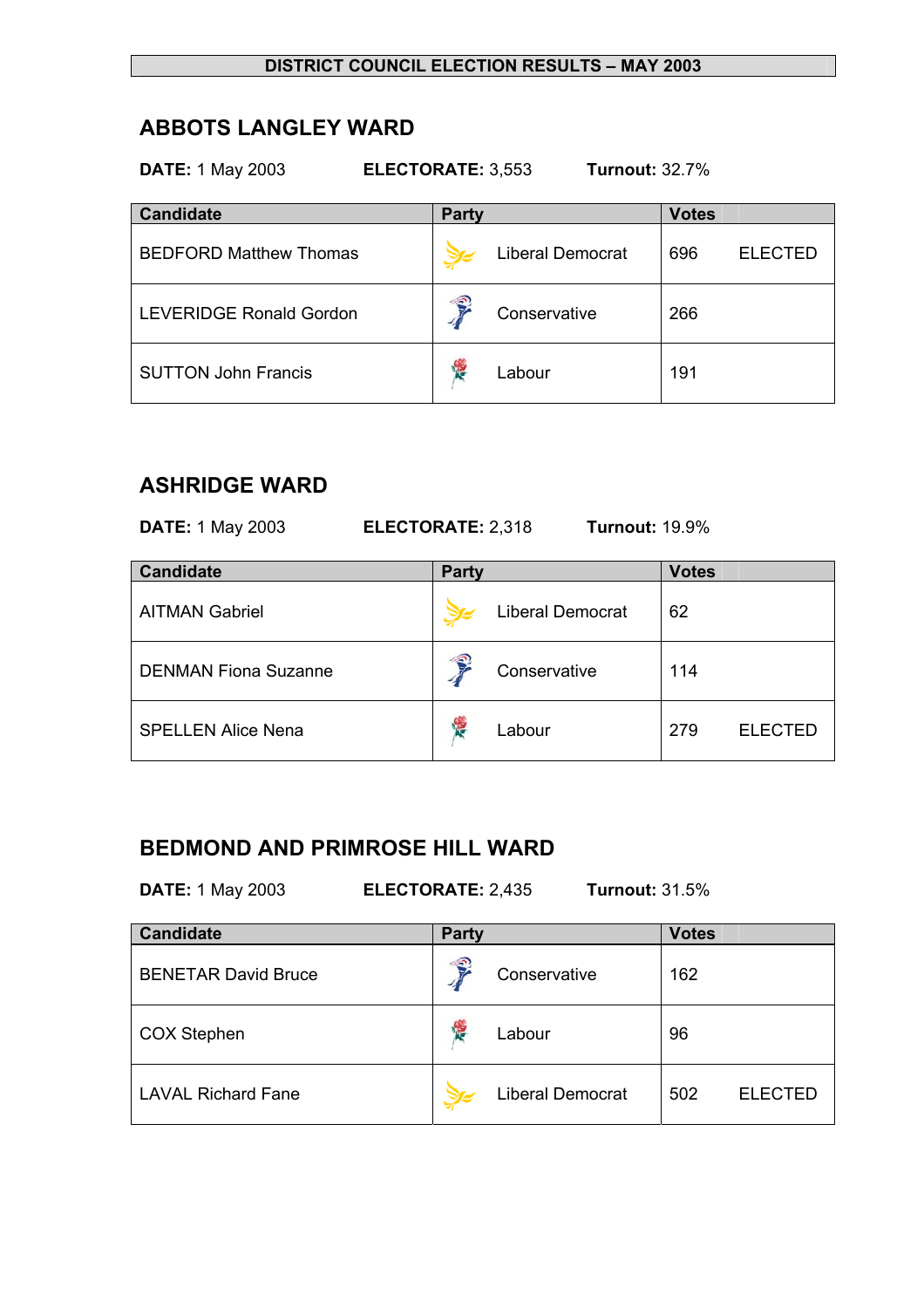## **CARPENDERS PARK WARD**

#### **DATE:** 1 May 2003 **ELECTORATE:** 3,856 **Turnout:** 34.5%

| <b>Candidate</b>              | <b>Party</b> |                         | <b>Votes</b> |                |
|-------------------------------|--------------|-------------------------|--------------|----------------|
| <b>HAMES Pamela Rosemary</b>  |              | <b>Liberal Democrat</b> | 707          | <b>ELECTED</b> |
| <b>PADDINGTON Teresa Mary</b> | €            | Conservative            | 610          |                |

# **CHORLEYWOOD WEST WARD**

| <b>Turnout: 48.9%</b><br><b>DATE: 1 May 2003</b><br>ELECTORATE: 3,967 |                                        |                         |                       |  |  |
|-----------------------------------------------------------------------|----------------------------------------|-------------------------|-----------------------|--|--|
|                                                                       | <b>Candidate</b>                       | Party                   | <b>Votes</b>          |  |  |
|                                                                       | <b>BREARLEY Christopher John Scott</b> | <b>Liberal Democrat</b> | 975<br><b>ELECTED</b> |  |  |
|                                                                       | <b>GOBLE Fiona Katherine</b>           | Labour                  | 95                    |  |  |
|                                                                       | HAYWOOD Christopher Michael            | Conservative            | 859                   |  |  |

# **CROXLEY GREEN WARD**

| <b>DATE:</b> 1 May 2003 | <b>ELECTORATE: 4,069</b> | <b>Turnout: 32.7%</b> |  |
|-------------------------|--------------------------|-----------------------|--|
|                         |                          |                       |  |

| <b>Candidate</b>            | <b>Party</b>        | <b>Votes</b>          |
|-----------------------------|---------------------|-----------------------|
| <b>DANN Leighton Glyn</b>   | Liberal Democrat    | 790<br><b>ELECTED</b> |
| <b>DENMAN Graham Ronald</b> | €<br>Conservative   | 369                   |
| WYNNE-JONES David Stephen   | <b>RE</b><br>Labour | 163                   |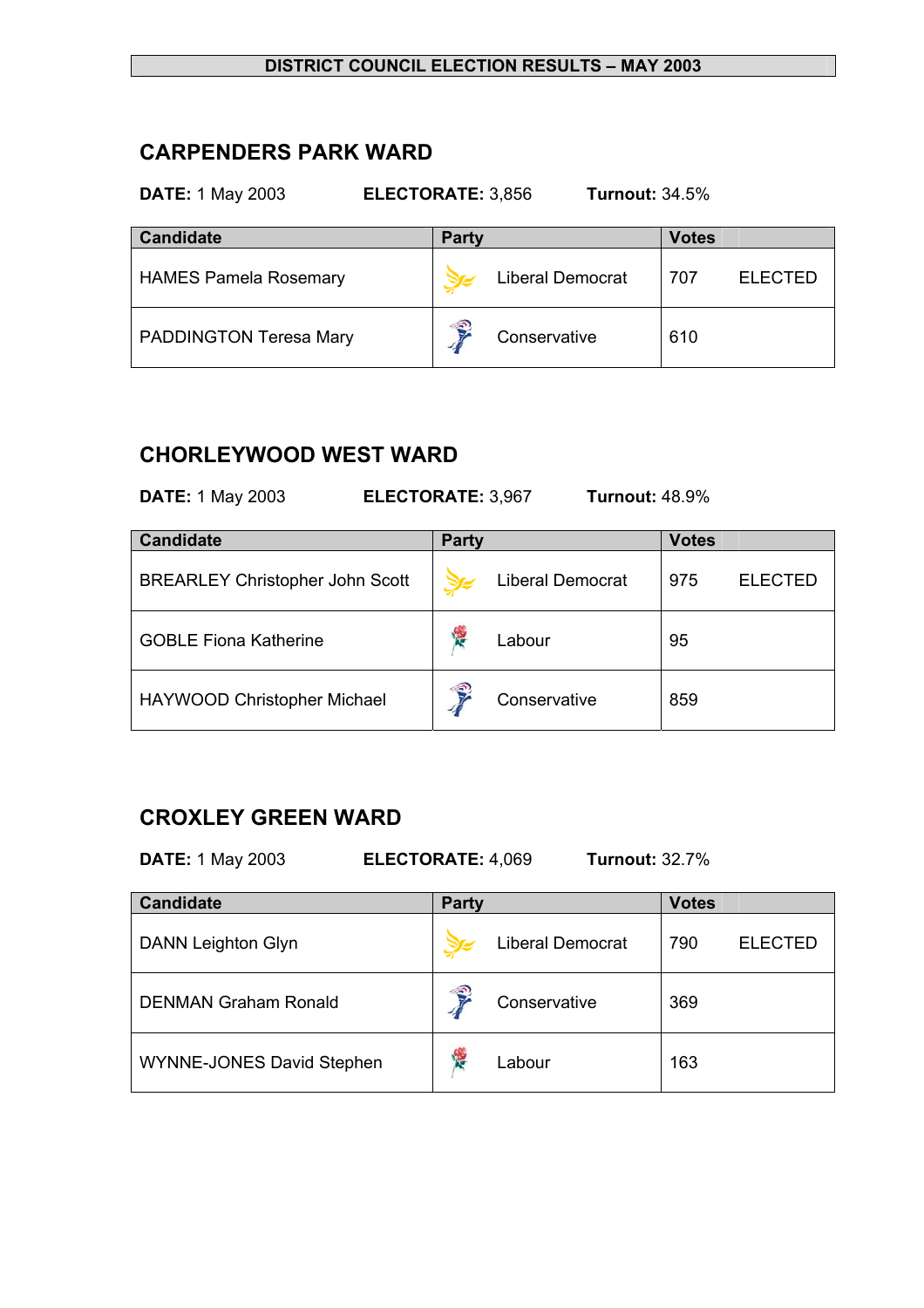### **CROXLEY GREEN NORTH WARD**

**DATE:** 1 May 2003 **ELECTORATE:** 2,519 **Turnout:** 37.2%

| <b>Candidate</b>               | <b>Party</b>            | <b>Votes</b>          |
|--------------------------------|-------------------------|-----------------------|
| <b>LLOYD Christopher Simon</b> | <b>Liberal Democrat</b> | <b>ELECTED</b><br>683 |
| <b>RHODIE Vivian Lilian</b>    | <b>R</b><br>Labour      | 96                    |
| <b>SANGSTER Mary Elizabeth</b> | €<br>Conservative       | 156                   |

## **CROXLEY GREEN SOUTH WARD**

**DATE:** 1 May 2003 **ELECTORATE:** 2,566 **Turnout:** 29.4%

| <b>Candidate</b>              | <b>Party</b> |                         |     |                |
|-------------------------------|--------------|-------------------------|-----|----------------|
| <b>BRADING Philip</b>         |              | <b>Liberal Democrat</b> | 505 | <b>ELECTED</b> |
| <b>HAZELL Beverley Jane</b>   | 悸            | Labour                  | 107 |                |
| <b>PENDLEBURY Juliet Anne</b> | €            | Conservative            | 139 |                |

## **HAYLING WARD**

**DATE:** 1 May 2003 **ELECTORATE:** 2,335 **Turnout:** 20.6%

| <b>Candidate</b>       | <b>Party</b> |                         | <b>Votes</b> |                |
|------------------------|--------------|-------------------------|--------------|----------------|
| LEWIS Lynda            | €            | Conservative            | 171          |                |
| <b>REDSHAW Phillip</b> | <b>RE</b>    | Labour                  | 254          | <b>ELECTED</b> |
| <b>WAUGH Anneliese</b> |              | <b>Liberal Democrat</b> | 54           |                |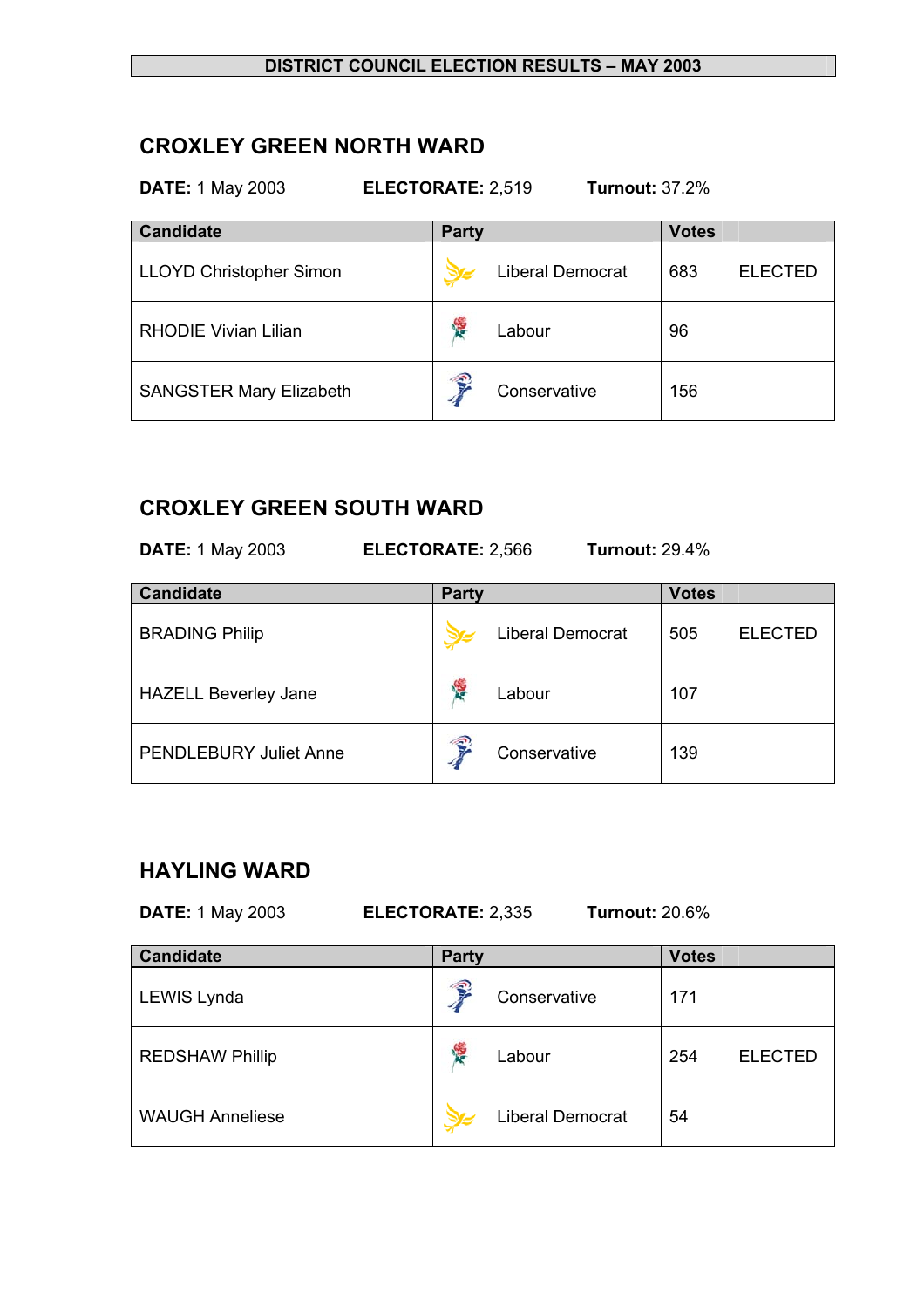## **LANGLEYBURY WARD**

**DATE:** 1 May 2003 **ELECTORATE:** 3,404 **Turnout:** 28.4%

| <b>Candidate</b>                | <b>Party</b>            | <b>Votes</b>          |
|---------------------------------|-------------------------|-----------------------|
| DOUGLAS Colin John              | Y.<br>Labour            | 204                   |
| <b>GOGGINS Paul Vincent</b>     | <b>Liberal Democrat</b> | 575<br><b>ELECTED</b> |
| <b>SCIVILLE Clarence Gordon</b> | €<br>Conservative       | 179                   |

### **LEAVESDEN WARD**

**DATE:** 1 May 2003 **ELECTORATE:** 3,599 **Turnout:** 25.8%

| <b>Candidate</b>                                                       | <b>Party</b> |                  | <b>Votes</b> |                |
|------------------------------------------------------------------------|--------------|------------------|--------------|----------------|
| <b>ARTHUR Peter John Summers</b>                                       | <b>RE</b>    | Labour           | 123          |                |
| <b>GILES-MEDHURST Stephen</b><br><b>Bernard Albert Frederick Henry</b> |              | Liberal Democrat | 629          | <b>ELECTED</b> |
| <b>TUCK Walter James</b>                                               | €            | Conservative     | 172          |                |

# **MAPLE CROSS AND MILL END WARD**

**DATE:** 1 May 2003 **ELECTORATE:** 3,820 **Turnout:** 30.9%

| <b>Candidate</b>           | <b>Party</b> |                         | <b>Votes</b> |                |
|----------------------------|--------------|-------------------------|--------------|----------------|
| <b>DALE Graham William</b> | <b>RE</b>    | Labour                  | 146          |                |
| <b>MARSH John</b>          | €            | Conservative            | 320          |                |
| <b>SHAW Ann</b>            |              | <b>Liberal Democrat</b> | 712          | <b>ELECTED</b> |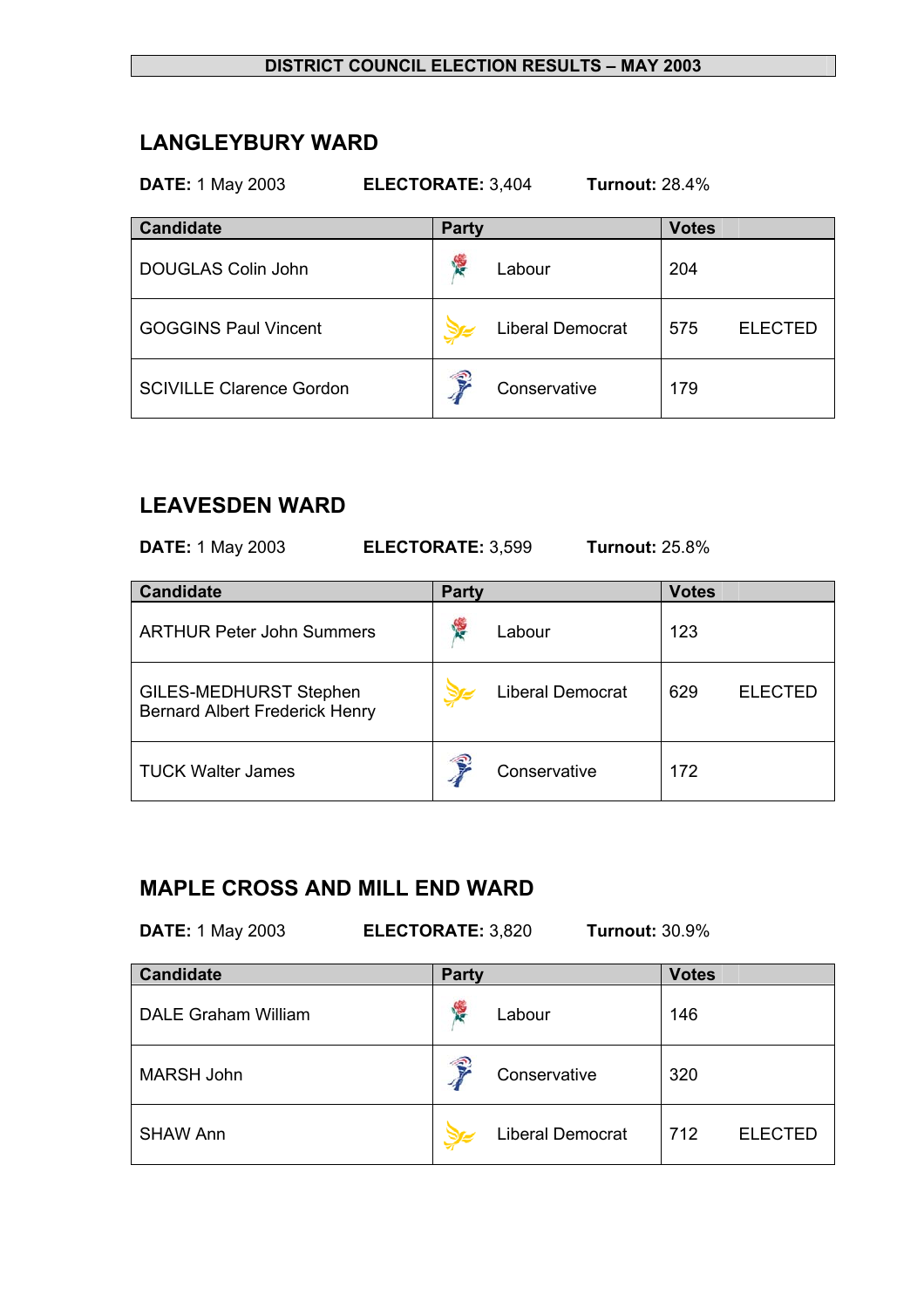### **MOOR PARK AND EASTBURY WARD**

| <b>Candidate</b>                     | Party |                         | <b>Votes</b> |                |
|--------------------------------------|-------|-------------------------|--------------|----------------|
| <b>ASQUITH Jeremy Edmund Campion</b> |       | <b>Liberal Democrat</b> | 300          |                |
| <b>PENDLEBURY Andrew John</b>        | €     | Conservative            | 960          | <b>ELECTED</b> |

**DATE:** 1 May 2003 **ELECTORATE:** 4,029 **Turnout:** 31.4%

## **NORTHWICK WARD**

**DATE:** 1 May 2003 **ELECTORATE:** 2,976 **Turnout:** 18.8%

| <b>Candidate</b>            | <b>Party</b>       | <b>Votes</b>          |
|-----------------------------|--------------------|-----------------------|
| <b>LOWES David John</b>     | Liberal Democrat   | 85                    |
| <b>SANGSTER Ralph</b>       | f,<br>Conservative | 169                   |
| <b>SPELLEN David Ronald</b> | <b>R</b><br>Labour | 302<br><b>ELECTED</b> |

# **OXHEY HALL WARD**

**DATE:** 1 May 2003 **ELECTORATE:** 2,366 **Turnout:** 31.7%

| <b>Candidate</b>            | <b>Party</b> |                         | <b>Votes</b> |                |
|-----------------------------|--------------|-------------------------|--------------|----------------|
| <b>BULL Sheila Margaret</b> | <b>RE</b>    | Labour                  | 92           |                |
| <b>CLEMENTS Roy Sydney</b>  | €            | Conservative            | 424          | <b>ELECTED</b> |
| <b>SHARPE Linden Mavis</b>  |              | <b>Liberal Democrat</b> | 230          |                |